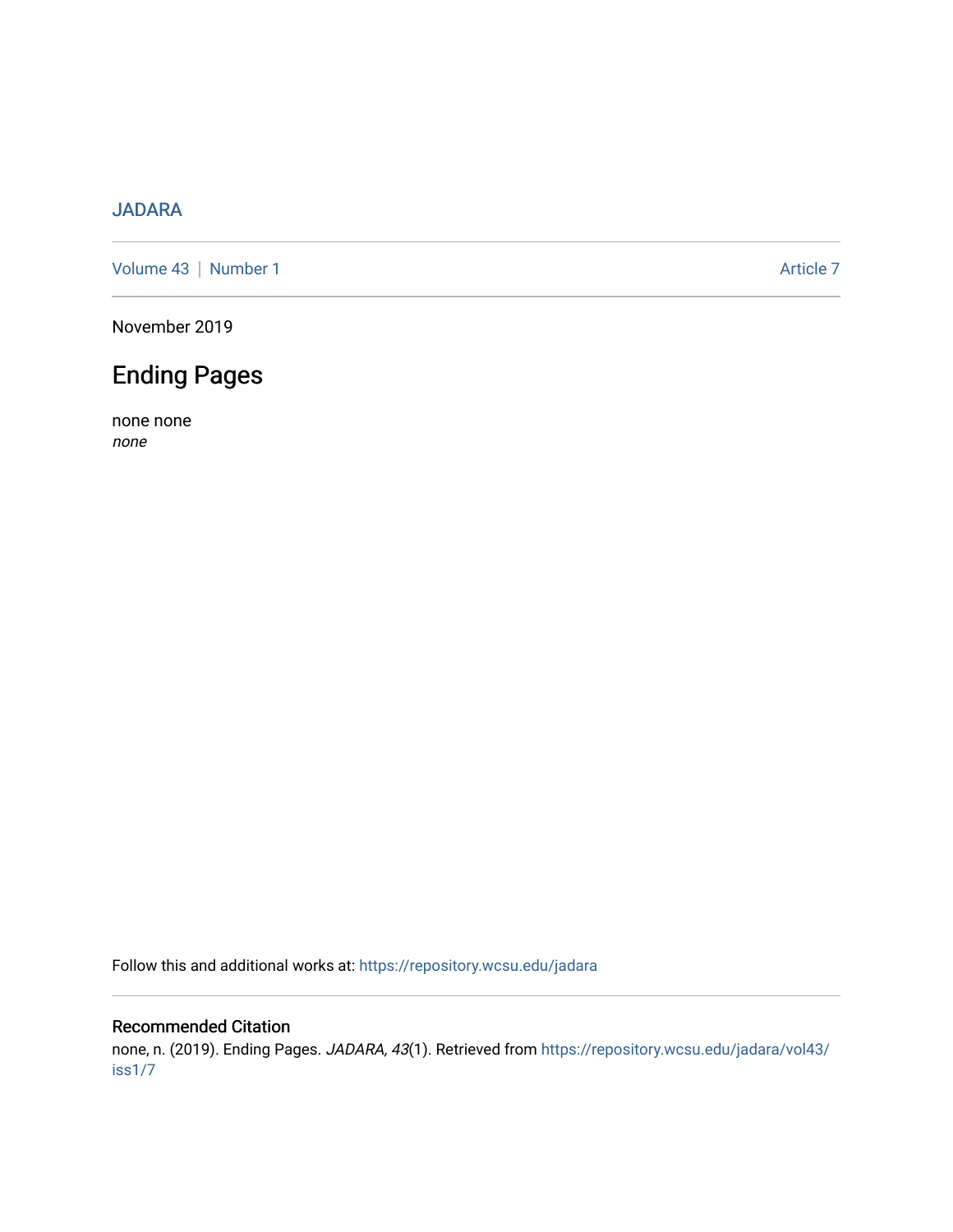

ADARA Professionals Networking for Excellence in Service Delivery with individuals who are Deaf or Hard of Hearing P.O. Box 480 • Myersville, MD 21773 301-293-8969 (V/TTY) • 301-293-9698 (Fax) www.adara.org

none: Ending Pages

| Name:                                                                                                                                                                                                                                                                                                                |                     | Degree/Title:_______                                                                                                                                     |             |
|----------------------------------------------------------------------------------------------------------------------------------------------------------------------------------------------------------------------------------------------------------------------------------------------------------------------|---------------------|----------------------------------------------------------------------------------------------------------------------------------------------------------|-------------|
| Street Address: National Address:                                                                                                                                                                                                                                                                                    |                     |                                                                                                                                                          |             |
|                                                                                                                                                                                                                                                                                                                      | State: Zip:         | Phone: 2008                                                                                                                                              |             |
| TTY:                                                                                                                                                                                                                                                                                                                 |                     | Fax: E-mail: E-mail:                                                                                                                                     |             |
| Employer:                                                                                                                                                                                                                                                                                                            |                     | Department: Department:                                                                                                                                  |             |
| Job Title:                                                                                                                                                                                                                                                                                                           | Description of Job: |                                                                                                                                                          |             |
| <b>Highest Degree Earned:</b>                                                                                                                                                                                                                                                                                        | <b>Ethnicity:</b>   | Are you:                                                                                                                                                 | Gender:     |
| _High School Diploma                                                                                                                                                                                                                                                                                                 | _ Black<br>_ White  | $\sqrt{ }$ Deaf                                                                                                                                          | <b>Male</b> |
| <b>A.A.</b>                                                                                                                                                                                                                                                                                                          |                     | H.H.                                                                                                                                                     | $E$ Female  |
| B.A./B.S.                                                                                                                                                                                                                                                                                                            | Asian               | $\_$ Hearing                                                                                                                                             |             |
| M.A./M.S.                                                                                                                                                                                                                                                                                                            | _ Hispanic          | _ Late Deafened                                                                                                                                          |             |
| $\_$ Ph.D./Ed.D.                                                                                                                                                                                                                                                                                                     | $\_$ Other $\_$     | _DeafBlind                                                                                                                                               |             |
| What are your areas of interest? (Rank your top three choices by numbering 1-3)                                                                                                                                                                                                                                      |                     |                                                                                                                                                          |             |
|                                                                                                                                                                                                                                                                                                                      |                     |                                                                                                                                                          |             |
|                                                                                                                                                                                                                                                                                                                      |                     |                                                                                                                                                          |             |
| In-Service Training                                                                                                                                                                                                                                                                                                  |                     | <b>_Administration</b> __Vocational Counseling                                                                                                           |             |
| Pre-Service Training                                                                                                                                                                                                                                                                                                 |                     | Rehabilitation Other Communication                                                                                                                       |             |
| Postsecondary Education  Deaf Blind  Vocational Placement  Research<br>_Mental Health _ Chemical Dependency _ Deaf and Hard of Hearing Professionals<br>Have you been a member of ADARA in the past? If so, what year did you join?<br>If you are a member of a local chapter, please indicate which chapter: ______ |                     |                                                                                                                                                          |             |
| Membership:<br>Regular \$55/yr<br>Student \$30/yr. * students must submit a signed letter from their University or provide a copy of<br>course program indicating full-time status.                                                                                                                                  |                     | _ Regular Two-Year \$105 _ Organizational \$150/yr<br>_ Family - 1st \$55/yr, each addt'l<br>_ Retired \$30/yr ________ Foreign \$70/yr __\$20/yr_______ |             |
| Please list any certifications (e.g., CRCC) or special training:<br>Subscription: (addtl JADARA Journals ONLY) _ USA/Domestic \$60/yr _ Foreign \$70/yr                                                                                                                                                              |                     |                                                                                                                                                          |             |
| Method of payment: Check _Money Order _Visa _MasterCard                                                                                                                                                                                                                                                              |                     |                                                                                                                                                          |             |
|                                                                                                                                                                                                                                                                                                                      |                     | <b>Exp. Date</b>                                                                                                                                         |             |
| Signature<br>Date                                                                                                                                                                                                                                                                                                    |                     |                                                                                                                                                          |             |

(Make checks payable to ADARA)

1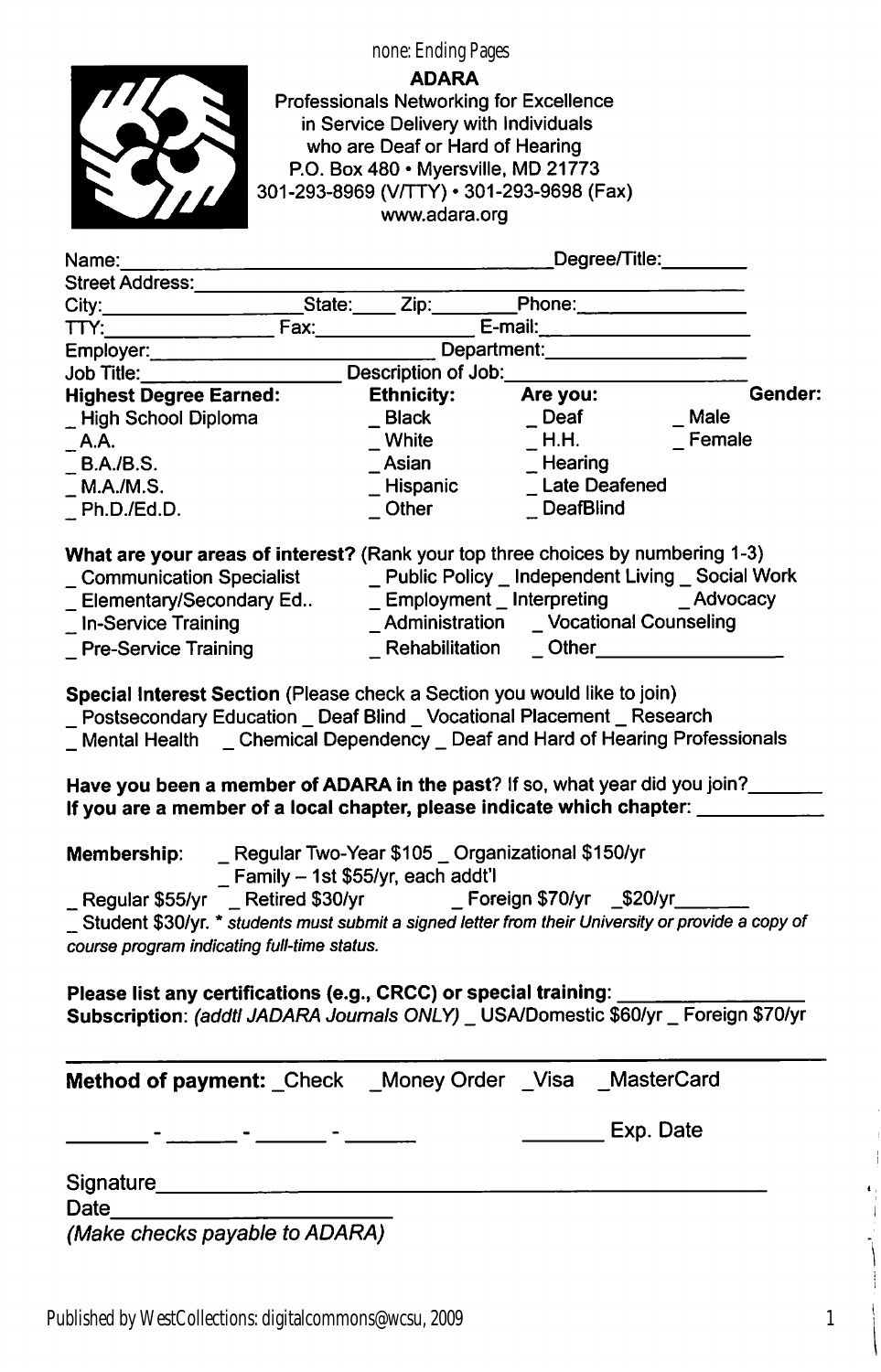

Suzanne Dennis. President Jennifer Hampton, Treasurer Suzanne.Dennis@jocogov.org jhampton@ksd.state.ks.us

A special thanks to GURC—JCCC for being a supporter of the 2010 National Counselors of the Deaf Conference!!!



Breakout Conference: Effective Mental Health Services for Deaf and Hard of Hearing Persons

June 17-19, 2010

Westin Atlanta North Hotel at Perimeter Seven Concourse Parkway Atlanta, GA

#### Goal of the Conference

The American Deafness and Rehabilitation Association (ADARA) is pleased to revive the Breakout Conference in cooperation with the Gallaudet University Regional Center at Flagler College. The goal of this conference is to provide training and networking opportunities for mental health profes sionals serving deaf, deafened, and hard of hearing adults and/or children who have severe mental illness or emotional disorders. Presentations will provide information that attendees will be able to implement and utilize in the workplace with their clientele.

#### For more information, see

http://www.adara.org/pages/2010BreakoutConference/2010 Breakout Registration\_Form.pdf or contact Steve Larew at SLarew@flagler.edu

866-948-8248 VP